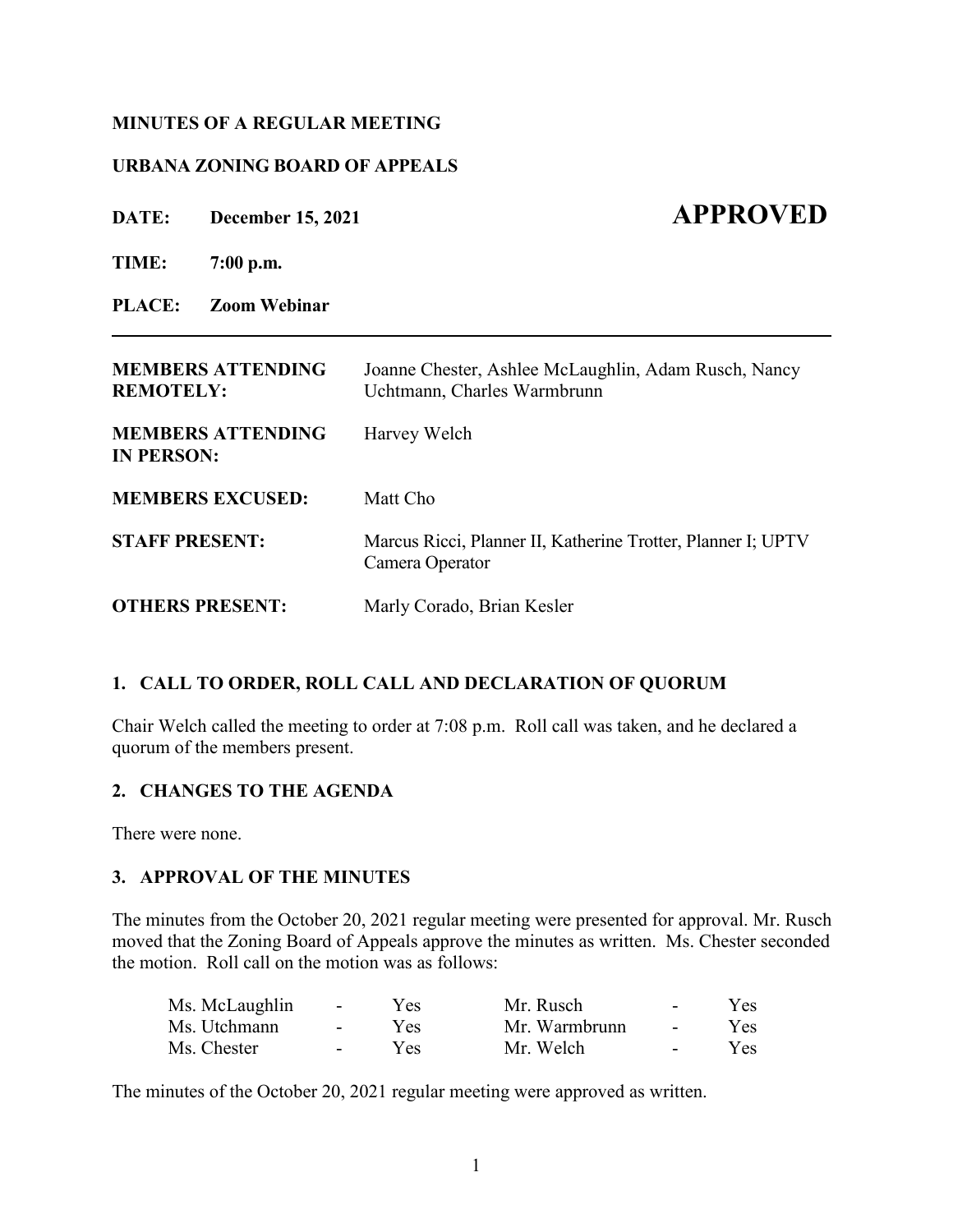# **4. COMMUNICATIONS**

There were none.

# **5. CONTINUED PUBLIC HEARINGS**

There were none.

# **6. NEW PUBLIC HEARINGS**

# **ZBA-2021-MAJ-08: A request by Brian Kesler, on behalf Angel Corado, for a major variance to allow a front porch to encroach 10 feet into the required 25-foot front yard at 1401 East Perkins Road in the R-3, Single and Two-Family Zoning District.**

Chair Welch opened the public hearing for Case No. ZBA-2021-MAJ-08. Kat Trotter, Planner I, introduced the case by stating the purpose for the proposed request and giving a brief background of the property. She noted the location and zoning of the subject property and showed photos of the property. She talked about the proposed porch and showed renderings of the porch addition. She reviewed how the proposed request meets the criteria in Section XI-3 of the Urbana Zoning Ordinance. She read the options of the Zoning Board of Appeals and presented staff's recommendation for approval with the following condition:

1. The front porch will generally conform to the submitted site plan, as shown in Exhibit E of the written staff report.

Ms. Trotter stated that the applicant was available to answer questions.

Chair Welch asked if any members of the Zoning Board of Appeals had questions for City staff. With there being none, Chair Welch opened the hearing for public input. He invited the applicant to speak.

Brian Kesler, architect for the project, raised his hand to speak and was sworn in by Chair Welch. Mr. Kesler stated that having the additional five feet makes the project viable for the homeowner. Without the five feet, Mr. Kesler stated that the home owner would not have much of a front porch at all. Mr. Kesler appreciated the Zoning Board of Appeals time.

Chairman Welch asked if Marly Corado, applicant, had any information she would like to add. Ms. Corado replied that did not and that she was available for further questioning from the Zoning Board of Appeals members. There were none.

With there being no further input from the audience, Chair Welch closed the public input portion of the hearing and opened the hearing for discussion and/or motion(s) by the Zoning Board of Appeals.

Mr. Rusch moved that the Zoning Board of Appeals forward Case No. ZBA-2021-MAJ-08 to the Urbana City Council with a recommendation for approval with the following condition: